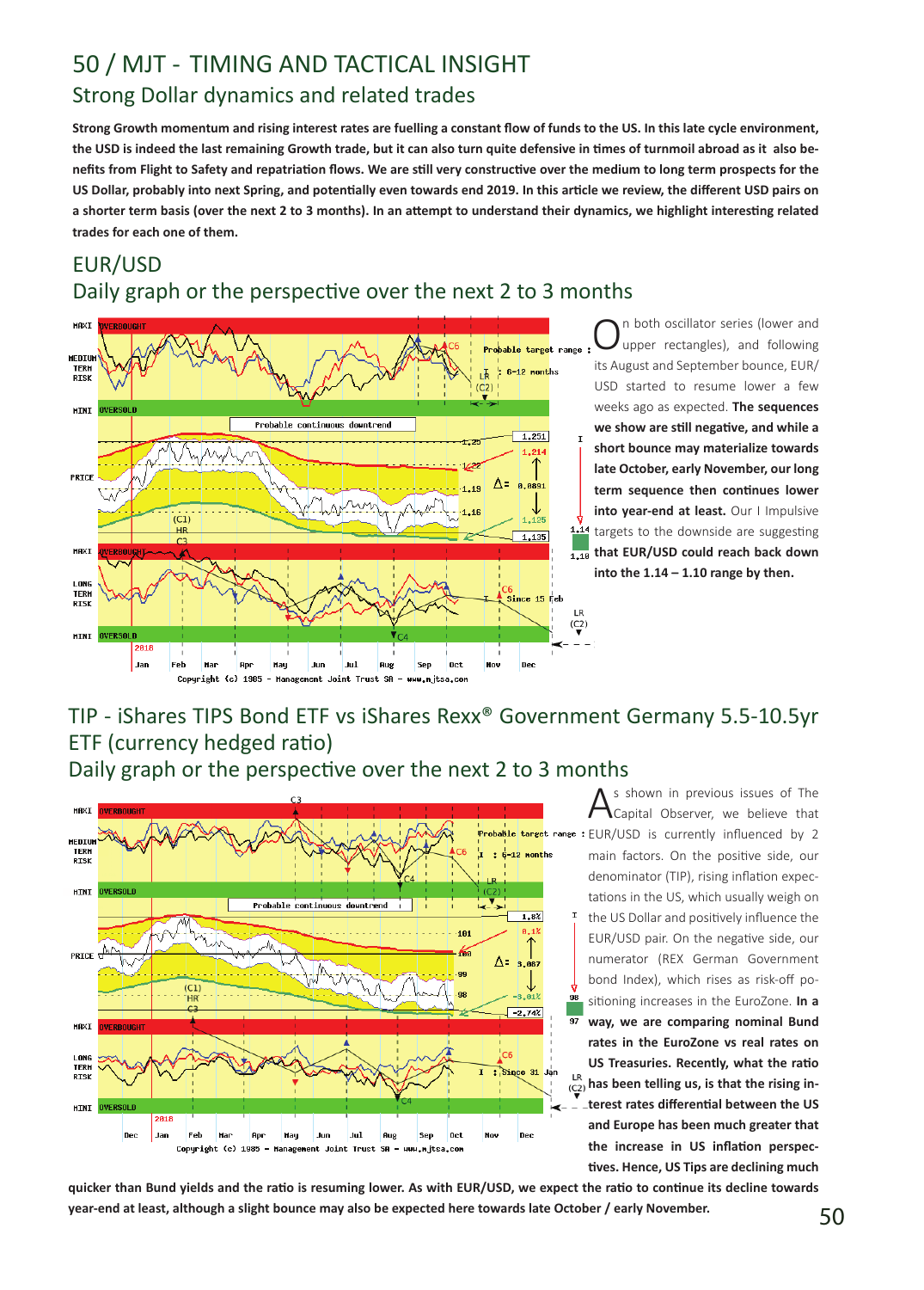## GBP/USD Daily graph or the perspective over the next 2 to 3 months



The British Pound is current-<br>Iy hanging through the last innings of the Brexit negotiations. Yet, whatever, their outcome, its downtrend vs the US Dollar for now is still in place (similarly to EUR/USD). Both 1.37 our oscillator series (lower and 1.33 upper rectangles) are suggesting that GBP/USD could indeed continue lower towards yearend. **As with other pairs vs the US Dollar, a slight bounce may materialize towards late October, early November, yet the downtrend then resumes lower again from mid November. Our I Impulsive target** 

**to the downside (right-hand scale) are suggesting that it could reach back into the 1.27 – 1.22 range over the next few months**. Given uncertainties around the current Brexit negotiations, we cannot exclude a positive surprise if the two parties finally come to an agreement. Perhaps, this could be concomitant with the bounce we expect towards end October. However, for now, the trend on Cable is still heading lower, and it would need to move above our C Corrective targets to the upside (above 1.37; right-hand scale) to theoretically reverse. We are still some ways away.



Goldman Sachs Industrial Metals Index Daily graph or the perspective over the next 2 to 3 months

> able is often associated **with the Metals & Mining industry**. Indeed, the FTSE 100 includes most of the biggest miners in the World. On the other hand, Industrial Metals are often associated with China, yet over the last few quarters, the parallel with Cable is also quite compelling. Both topped out in April, although Industrial metals did resist a while longer into June. Both also made an important intermediate low mid August and have since been rebounding quite vigorously. On both oscillator series (lower and upper

rectangles), **as with Cable, we now expect Industrial Metals to resume lower towards year-end**. A bounce may materialize towards late October, early November on our long term term oscillators (lower rectangle), but by mid November, the trend resumes lower again. Our I Impulsive targets to the downside (right-hand scale) suggest that **Industrial metals could continue some 5 to 13% lower over the next few months.**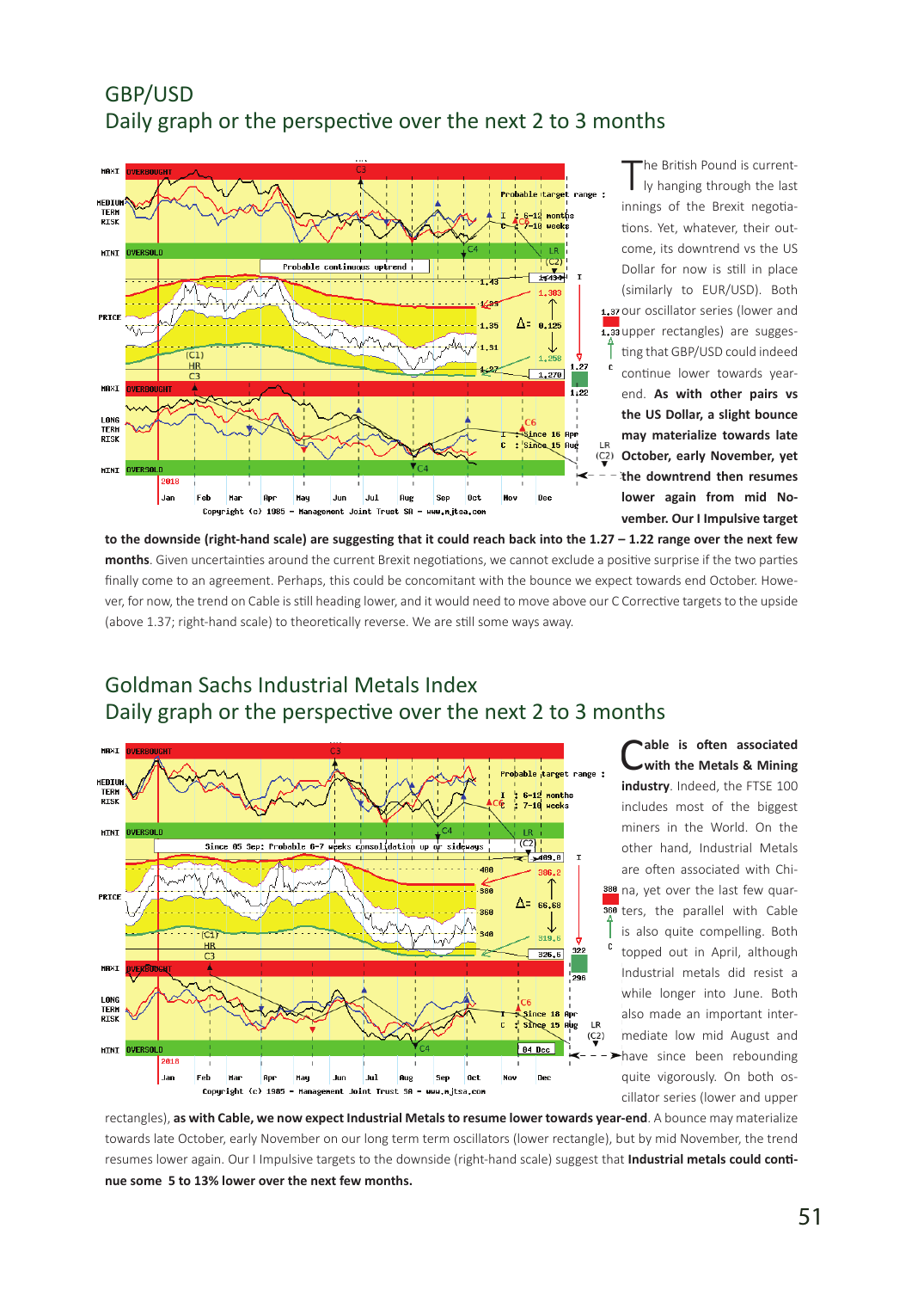#### Chinese Yuan per USD Daily graph or the perspective over the next 2 to 3 months



This week the POBC an-<br>nounced a further 1% cut in its RRR rate. The RRR rate is the reserve requirement ratio that China's banks need to hold. Reducing it, unleashes fresh capital into the Chinese domestic economy to the likes of 1.2 Trillion Yuan or 175 billion US Dollars per 1%. This is the third cut this year following a 1% cut in April and a 0.5% cut in July. As a consequence of this quasi monetary easing, the Yuan has been declining (rising USD/CNY). Going forward, both our oscillator series (lower and upper rectangles) are pointing

to **further US Dollar strength vs the Yuan over the next few months. It could extend into year-end at least, and USD/CNY could rise beyond the 7 mark into the low 7 teens**. As with EUR/USD, a slight counter-trend move may materialize towards late October, early November, yet the trend then resumes higher again from mid November.

## Gold spot (USD/oz) Daily graph or the perspective over the next 2 to 3 months



O**ver the last couple of quarters, Gold has been remarkably correlated to the Yuan.** Gold usually suffers in a deleveraging spree as it is often used as collateral and gets liquidated during margin calls. The recent sell-off in Chinese equities, along with the Yuan, may provide some explanation for their co-movement. Gold also suffers from rising interest c rates, and especially rising real interest rates. These are currently straining global financial markets, and China and the Yuan especially, which provides another interesting parallel. Also bear in mind that China owns USD 1.5 trillion in US trea-

sury, if they did start to sell some of them, US interests would undoubtly ratchet up once more, and the Yuan and Gold would then continue to suffer. Hence, as with USD/CNY in reverse, on both oscillator series (lower and upper rectangles), **Gold should continue its downward path until year-end at least.** As with EUR/USD and the Yuan, a slight bounce may materialise towards late October, early November. Yet, from mid November, it starts to resume lower again. **Our I Impulsive targets to the downside are suggesting that it could make new lows by then, towards the 1'185 -1'132 range.**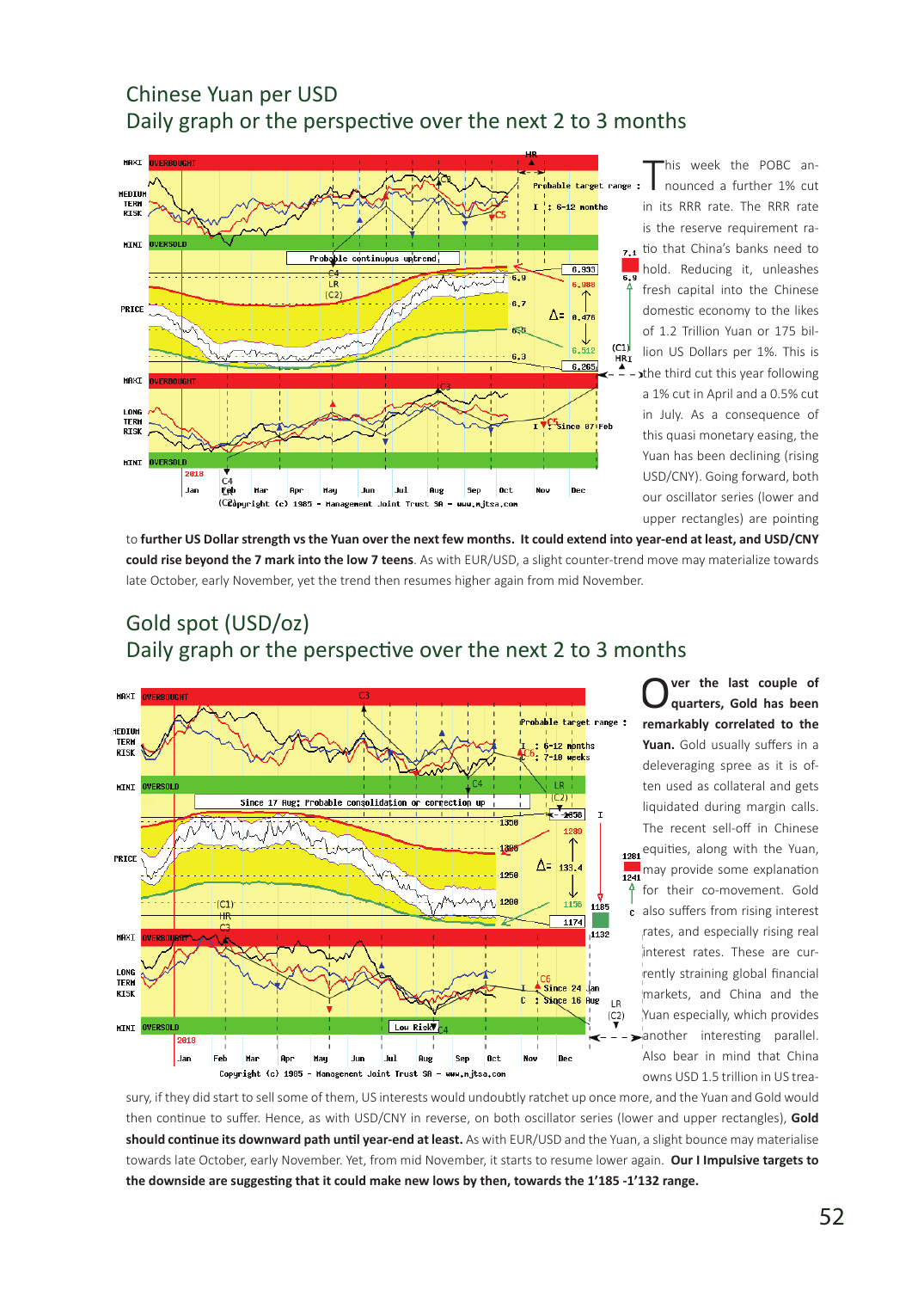## USD/CHF Daily graph or the perspective over the next 2 to 3 months



US Dollar / Swiss Franc has been kind of an oddball since the beginning of the year. It is pretty much the only US Dollar pair that did not manage to make new highs during the Summer. This probably reflects the rather defensive bias of the Swiss Franc. Recently, the US Dollar has been rallying again on the back of the rising interest rate differential and tamed inflation expectations in the US (similar to EUR/USD in reverse). Both oscillator series (lower and upper rectangles) now suggest that **USD/CHF could see a slight consolida-**

**tion to the downside towards late October, early November, but that by mid November, it should then start to resume up quite strongly into year-end. The I Impulsive targets to the upside we can calculate over the next few months are between 1.0150 and 1.0440** (1.3 to 1.7 times our historical volatility measure "Delta" - here at 7.02%; middle rectangle, right-hand side- added to the graph's lows), while our C Corrective targets between 0.97 and 0.95 to the downside should continue to provide support during retracements.



SMI vs S&P500 Index (currency hedged ratio) Daily graph or the perspective over the next 2 to 3 months

> The hedged currency ratio<br>
> of the SMI vs the S&P500 offers a weaker version of the developments in the USD/CHF pair. Indeed, Switzerland is an export driven economy, and its sector mix is rather defensive. Its stock market should hence profit for both reasons, when **88** the Dollar, which is currently quite defensive, starts to rise. This has been the case during the March to April US Dollar rally, during its Summer plateau, and just recently over the next few weeks. On this relative graph, both our oscillator series (lower and upper rectangle) are

suggesting that **the SMI will resume its underperformance vs the S&P500 towards late October / early November before the SMI starts to bounce again vs the S&P500 towards year-end. This may correspond to the US Dollar retracement we expect towards late October, early November, before it accelerates up again towards year-end.**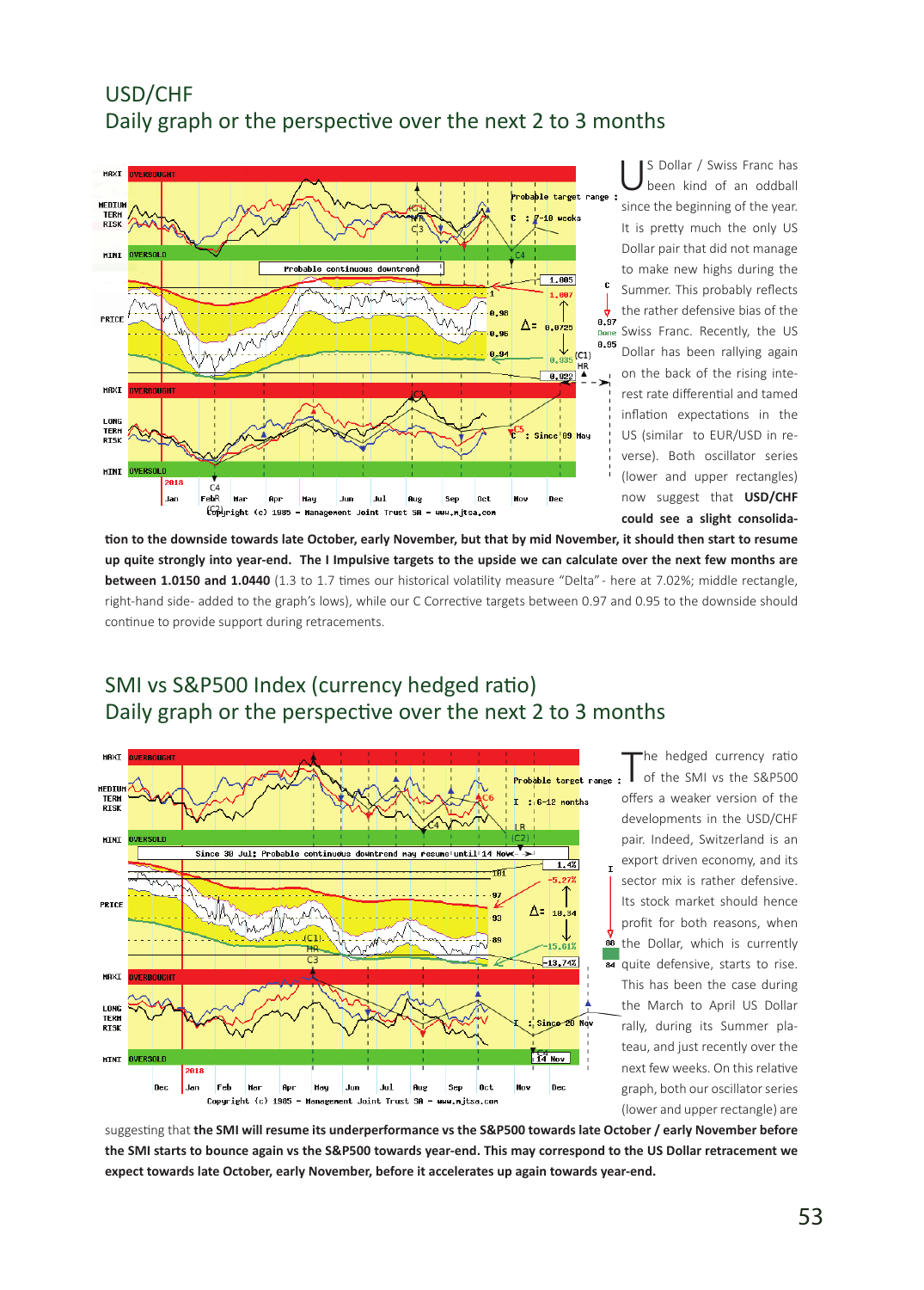## EUR/CHF Daily graph or the perspective over the next 2 to 3 months



Following its recent bounce,<br>**FUR/CHF** could now re**sume its downtrend** on both oscillator series (lower and upper rectangles), **probably towards late October first and then again towards mid/late November and perhaps even December**. Our I Impulsive targets to the downside (right-1.11 hand scale) are suggesting that it **could reach down towards the 1.11 – 1.09 range over the next few months. EUR/CHF shows strong parallels with the EuroStoxx 50 Daily graph shown on page 38 of this issue. This is logical as EUR/**

**CHF is often considered as the Risk-ON / Risk-OFF gauge in Europe, especially between the EuroZone and the rest of developed Europe**. Hence, it shows a similar downside path that the one we are projecting on the EuroStoxx 50 into late November.





U**SD/JPY may have just topped out** on both our oscillator series (lower and upper rectangles). This top may be only intermediate, yet could also mark the end of the upside correction on the pair since  $\frac{V}{111}$  Q3 2016. Our Weekly graphs, which are also on a top would confirm the latter. Our I Impulsive targets to the upside (righthand scale) have been reached, although they could theoretically extend into the high teens (on the next leg up if it materializes). To the downside, **we expect strong "Make or Brake" support in the 111 – 108 zone** 

**and towards late October / early November. USD/JPY is obviously very much correlated with the Japanese market**, which has also reached an important top (intermediate or final) as shown on page 44. **Its price action since March also bears resemblance with Brent Oil**, which we show on page 27, and which has now reached a High Risk situation. All three in our view are late cycle out-performers: strong USD/JPY, a persistent risk asset uptrend and strong Commodities. They should all start to reverse down once the risk asset Bull market finally weakens, which may just have happened.